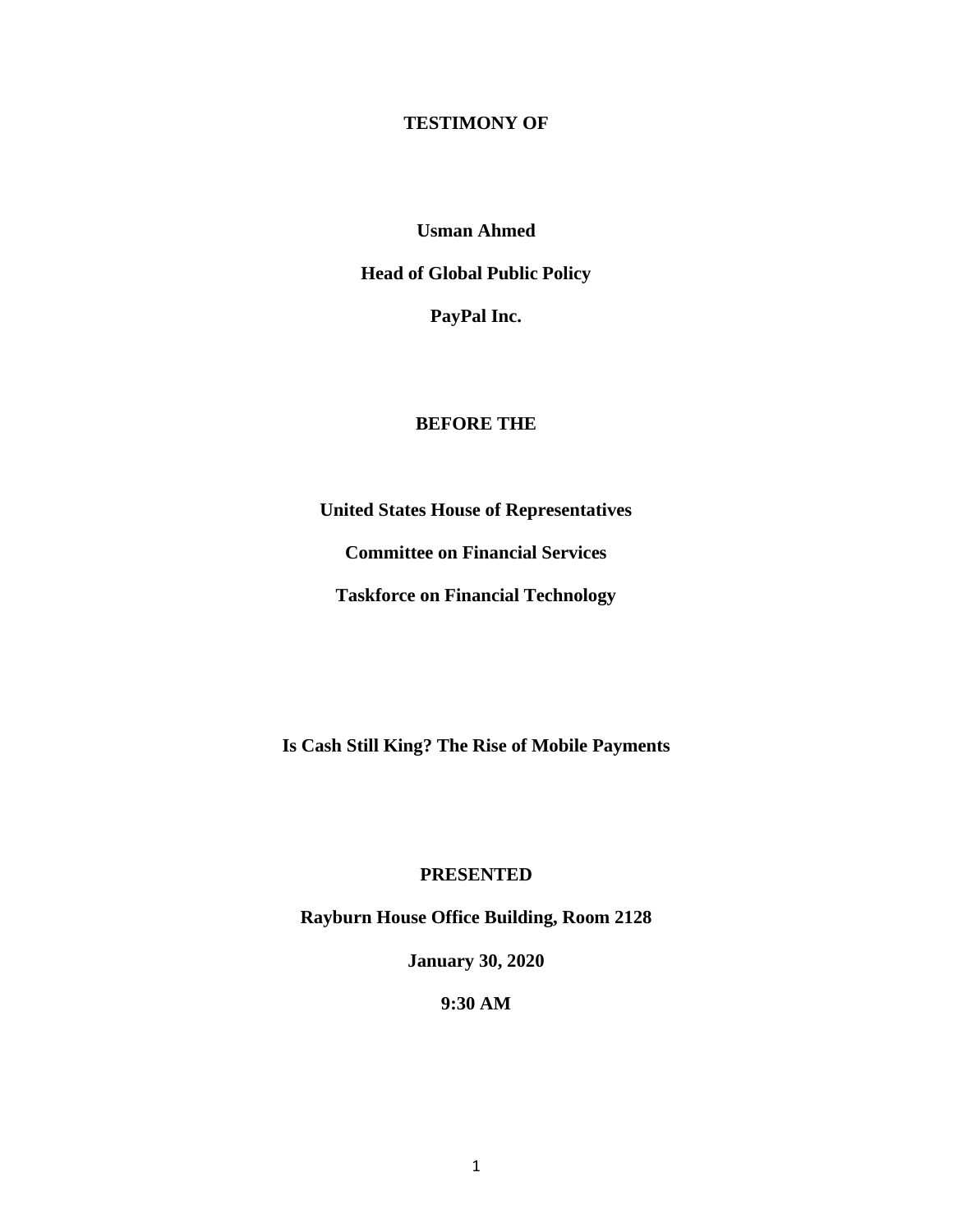#### **Introduction – Who is PayPal**

Chairwoman Waters, Ranking Member McHenry, Chairman Lynch, Ranking Member Emmer, and members of the Task Force, I would like to thank you all for giving PayPal Inc. the opportunity to testify today on the important topic of mobile payments. Since 1998, PayPal has been at the forefront of innovation in mobile payments. PayPal operates an open, secure and technology-agnostic digital payments platform that gives our over 300 million active account holders the confidence to connect and transact in new and powerful ways, whether they are online, on a mobile device, in an app, or in person.

Through a combination of technological innovation and strategic partnerships, PayPal creates better ways to manage and move money. We offer people and businesses choice and flexibility when they send payments and receive payments. Whether sending money to friends and family through apps like PayPal, Venmo, and Xoom, or engaging in e-commerce, more and more people are using their smartphones to make purchases, receive payments and manage their accounts. Our technology is giving more people and businesses access to the global market, and financial services tailored to their specific needs.

We enable peer-to-peer, or P2P, payments via PayPal, Venmo and Xoom. In Q3 of 2019, our collective P2P volume was \$51B and represented 28% of our total payment volume. In particular, Venmo has seen enormous growth since it launched in 2009 as a fee-free, digital way to move money between friends in the US.<sup>i</sup> As of August 2019, Venmo had 40 million users.<sup>ii</sup> Venmo's contribution to PayPal's total payment volume stood at 14%. According to a survey done in 2017, of the 65% of young Americans that did use payment apps, more than two-thirds — 68% — said they used Venmo most often.<sup>iii</sup>

The Venmo app pioneered the idea of social payments by allowing users to post memos and emojis attached to transactions where you can see friends paying one another for a meal out, or roommates sending money to each other for utilities and rent. While this social aspect is what makes Venmo unique, it is imperative to note that users can determine their privacy settings and have the option to make transactions "private" so that they appear only to the sender and the recipient. Being able to send secure and easy P2P payments across the country via a few taps on the phone is an important improvement in people's lives. And, what began as a fun way to pay friends back for everyday expenses has now become an option to pay at millions of retailers.

The ability to use Venmo is not solely limited to purchases and payments within the e-commerce ecosystem. The Venmo Card enables users to spend their Venmo balance in-store and online anywhere that Mastercard is accepted in the U.S. The card is ATM friendly. Venmo's functionality offers tools to make people's lives easier. The app includes a tool that automatically calculates suggested tip amounts, so there's no need to crunch the numbers on a calculator or worry about over or under tipping. Also, users can easily split and share the payment with friends in the Venmo app on a single purchase such as dinner at a restaurant.

Xoom is a pioneer in international digital remittances, and a fast and secure way to send money, pay bills and reload phones for loved ones globally. It allows consumers to use a mobile device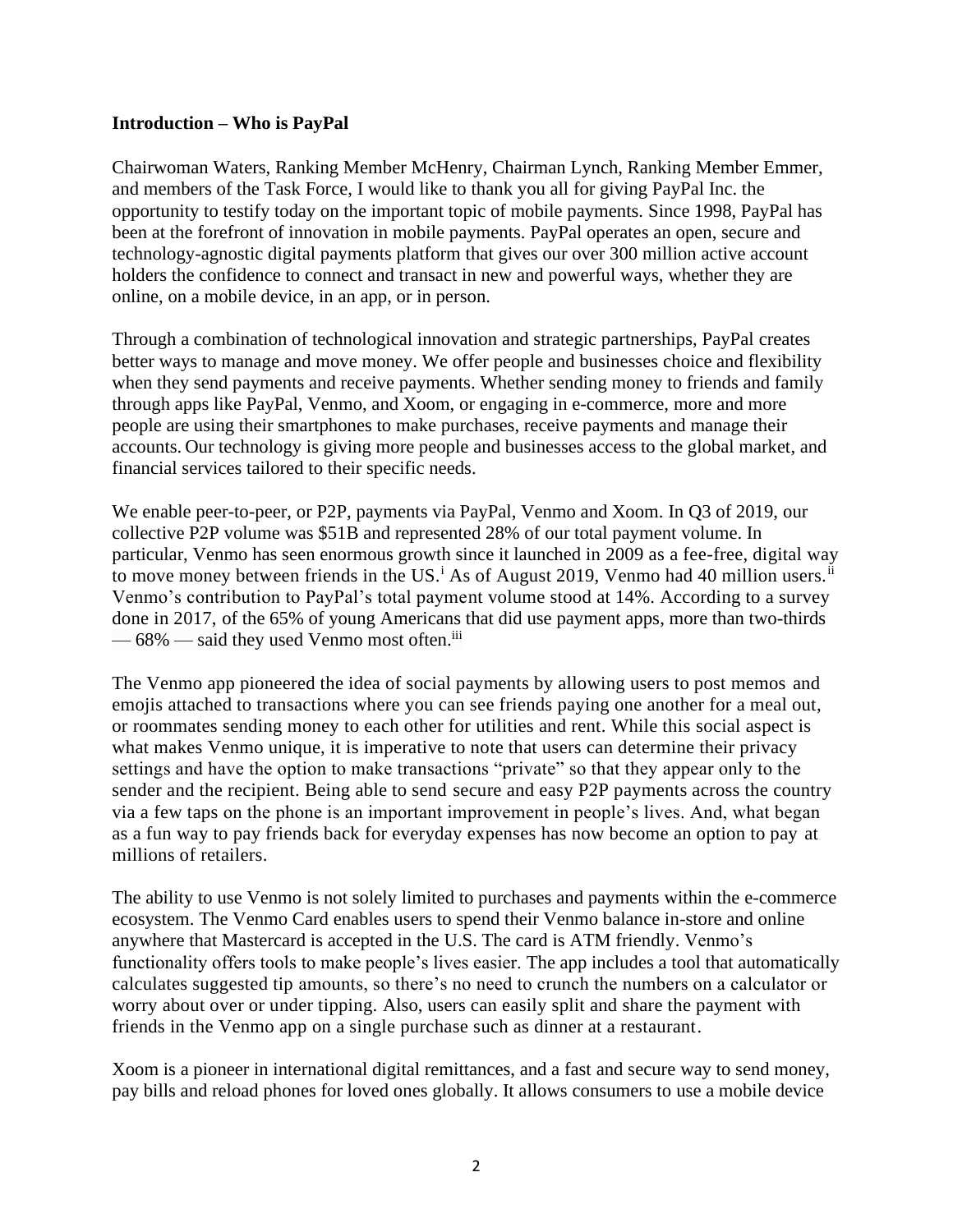or PC to send money to recipients for cash pickup or directly into their bank accounts, typically in minutes, to more than 160 countries globally. Xoom users can also save their family the trouble of carrying cash and waiting in line, by taking care of the bill payments. Most bills will be paid typically within minutes. These remittances serve as a lifeline for many people around the world and are used to pay for everyday needs like utility bills, healthcare, mobile reload, and education costs, as well as emergencies. The largely cash-based system of sending money across borders is full of paperwork, high fees, standing in line and an ever-present uncertainty of when, and if, the money will arrive. By providing fast and more secure payment options for customers to seamlessly and securely send money across borders by going online or using a mobile device, PayPal and Xoom are helping to expand and improve the financial health of millions of people worldwide.

In November 2019, Xoom announced an expansion of its services to give customers in the United States the ability to send money to recipients within the U.S.—for the first time. Through collaborations with Walmart and Ria, people in the U.S. can now use Xoom to send money fast for cash pick-up typically in minutes at nearly 5,000 store locations across the country.

As the economy digitizes, PayPal as a two-sided network, will continue to drive consumer adoption and merchant acceptance of mobile payments. PayPal's mobile app is localized in over 100 markets and 26 languages. We also help merchants, particularly small merchants, optimize their checkout pages for mobile access.

Finally, we can utilize data from mobile payments, in partnership with a financial institution, to underwrite working capital loans for small businesses. This access to finance is key to the growth of small businesses. 70% of PayPal Working Capital loans go to the 10% of counties in the US that have lost 10 or more banks since the financial crisis. Moreover, 32% of PayPal Working Capital loans go to women owned businesses, whereas the average from traditional financial institutions is just 16%.

By leveraging technology to make financial services and commerce more convenient, affordable, and secure, the PayPal platform is empowering over 300 million consumers and merchants in more than 200 markets to join and thrive in the global economy. In Q3 of 2019, 43% of the \$179 billion total payment volume we processed were made on a mobile device.

# **The Power of Mobile Payments**

The mobile phone has transformed nearly every aspect of our lives. We use it to communicate with family, to read the news, order a cab, find a hotel, and engage in payments. The growth of smartphones over the past decade has been incredible. In 2011, only 35% of Americans owned a smartphone; the percentage grew to  $81\%$  by  $2019$ .<sup>iv</sup>

Payment technologies have evolved throughout history – checks and bills of exchange were the innovation of 1750s, credit cards were the innovation of the 1950s, ACH in the 1960s, and debit cards in the 1970s. Since the dawn of the Internet revolution in the 1990s, online and mobile payments have transformed the payments industry.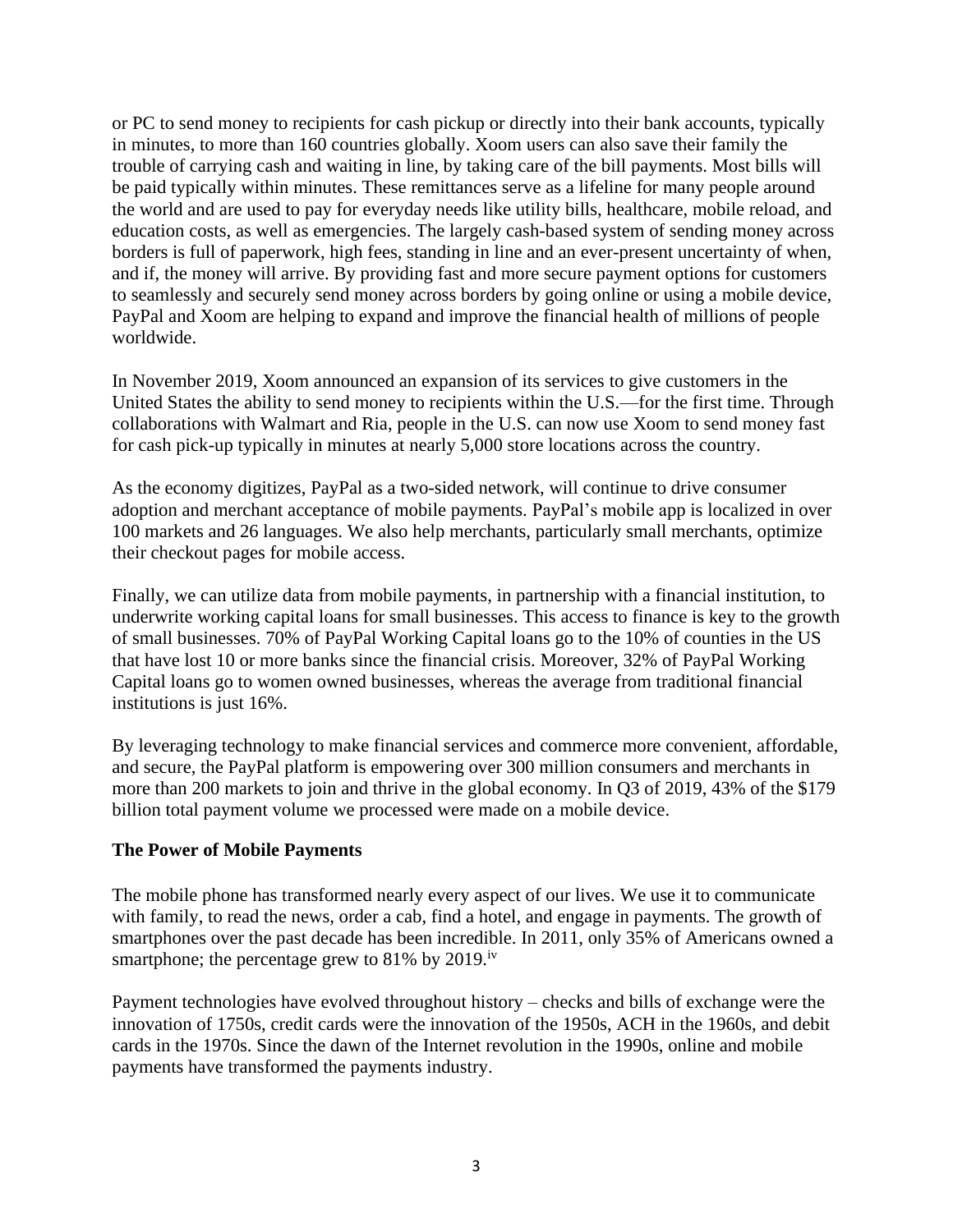At the end of 2018, 3.6 billion people were connected to the mobile internet; which means almost half of the world's population are mobile internet users.<sup>v</sup> The ubiquity of smartphones has made it an ideal platform over which robust payment solutions are offered. While money is a complex and very personal aspect of our lives, essentially every dollar earned or spent in every country follows the same pattern: it is acquired, it is managed, and it is sent.

For most of history, acquiring, managing, and sending money were interconnected in concept but disparate in reality. We took different actions, used different services, and visited different places, depending on where we were in the process and what funding instruments were used. However, mobile has the power to bring them together and make them available at our fingers, along with the power of customization and freedom. It is now possible to receive, manage, and send money using apps on a single mobile device, consolidating and simplifying disparate tasks that have historically been costly, in terms of money, time, and mental bandwidth.

Mobile payments offer an unprecedented level of seamlessness and convenience. The PayPal One Touch technology enables businesses to provide a quick and easy checkout method for customers. Users can transact without pop-up windows, redirection or having to type or retype a username, password or 16-digit credit card number, all in a secure manner. In addition to enabling remote transactions, mobile payments can also be a more convenient option for inperson transactions, relative to cash. Mobile devices can be used for payments at the point of sale through a simple touch.

Mobile payments have been growing rapidly in importance for everyday payments. 17% of businesses earn the majority (more than 50%) of their revenue through the mobile channel today. 32% of businesses expect mobile to represent at least half of their total revenue by 2020. $\overline{v}$ 

Mobile devices are the new hardware foundation upon which a full suite of financial services can be offered. There are countless opportunities to improve financial services like bill payment, government disbursement, consumer credit, and small business financing through the data derived through mobile payments.

At PayPal, we regard fighting cybercrime as a strategic business priority, and we invest heavily in keeping our sites and services as safe and secure as possible. PayPal's philosophy on cybersecurity has a strong focus on customer data protection. Everything we do around security is focused on our commitment as the "secure way to pay and be paid." It is important to approach security across the industry, helping providers to keep their systems secure by analyzing data in real-time to understand behavior alongside static data to help verify identity and protect consumers.

Security has been front and center throughout the development of mobile payments, leading to adoption of innovations such as the tokenization technology, which reduces the number of entities that have access to sensitive financial data. PayPal has been a pioneer of tokenization technology. Tokenization substitutes a person's sensitive financial information with a series of non-sensitive numbers that confirm to the business that a payment is authentic, helping to minimize the likelihood and impact of data breaches as well as reduce fraud.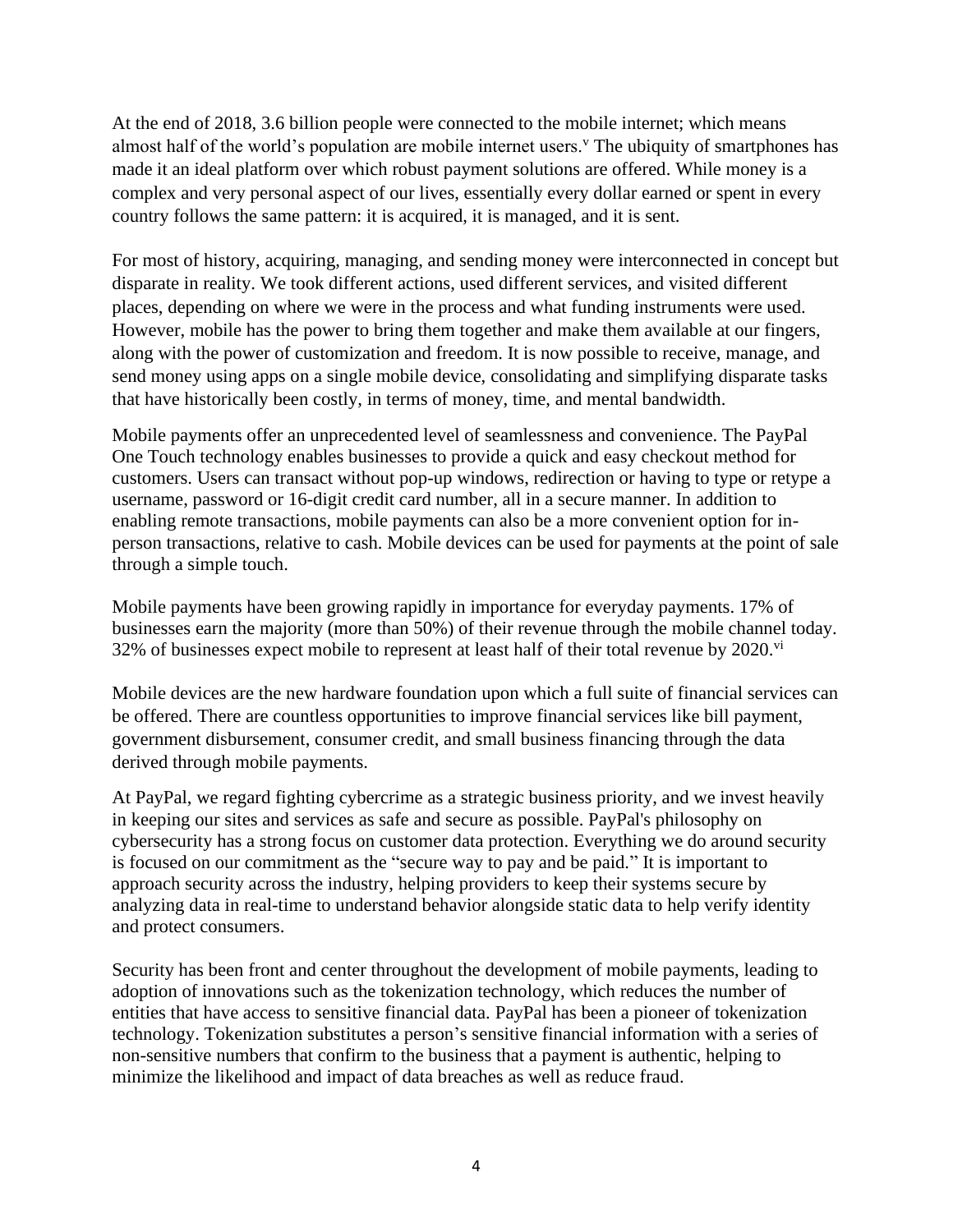Service providers can also leverage key information from the mobile device to improve identification, authentication, and fraud reduction. PayPal is a founding member of the Fast IDentity Online (FIDO) Alliance whose mission is to find new methods of authentication that move away from passwords and towards biometrics (fingerprint, etc.). Moreover, with a PayPal transaction, should something go wrong with a purchase, e.g. an item doesn't arrive, or it doesn't appear significantly the way it was described, then PayPal covers them under Purchase Protection or Free Return Shipping for eligible purchases. These services are made possible in large part due to mobile payments data that we use for fraud and risk management services.

PayPal also engages and partners with law enforcement proactively and reactively to help stop illegal activities that leverage mobile payments, while also catching the bad actors that have committed crimes and are under investigation. This ability to leverage the mobile payment system to stop illicit payments is a marked distinction from a payments system that is predominantly cash based.

Finally, mobile payments hold the power and promise to improve people's financial health. Tasks that many take for granted like cashing a check, paying a bill, and sending money to a loved one are inconvenient, expensive, unsafe—and sometimes impossible. The advancement of mobile payments has important implications for unbanked, underbanked, and financially unhealthy individuals and communities.

The 2017 FDIC survey of unbanked and underbanked households found that about 8.4 million households are unbanked.<sup>vii</sup> According to research from Pew, the majority of the unbanked have a smartphone.<sup>viii</sup> The reason for the failure to use mobile payments is not necessarily lack of access. The most significant barrier to mobile payments for unbanked consumers is their poor compatibility with the way in which unbanked consumers often earn and use money.<sup>ix</sup>

Nearly 25 million US households are underbanked, meaning they use alternative financial services like payday lenders and check cashers alongside their formal financial services. $^x$  To manage their financial lives, the underbanked use instruments such as money orders, check cashing, international remittances, payday loans, refund anticipation loans, rent-to-own services, pawn shop loans, or auto title loans.<sup>xi</sup> Professor Lisa Servon's research has shown that the underbanked use these instruments because they are often more timely, more immediate, lower cost, and more convenient than traditional products.<sup>xii</sup>

Regardless of banking status, a large portion of the U.S. population is financially unhealthy. Nearly 70% of Americans have less than \$1,000 in savings.<sup>xiii</sup> Four in five Americans say they live paycheck to paycheck.<sup>xiv</sup> Faced with a \$400 emergency expense, 40% of all Americans would not be able to pay, and would need to sell something or rely on credit.<sup>xv</sup> And countless hours have been wasted just for low- and moderate-income individuals to pay their bills.

Mobile payments technology allows customers to make online and point-of-sale purchases, pay bills, and send or receive money from their smartphones via web browsers, apps, or text messages. Mobile payments offer a low cost, safe, fast, and convenient way of managing and moving money, and that has the potential to improve the financial health of consumers who are underserved by the traditional financial system. For example, giving people access to their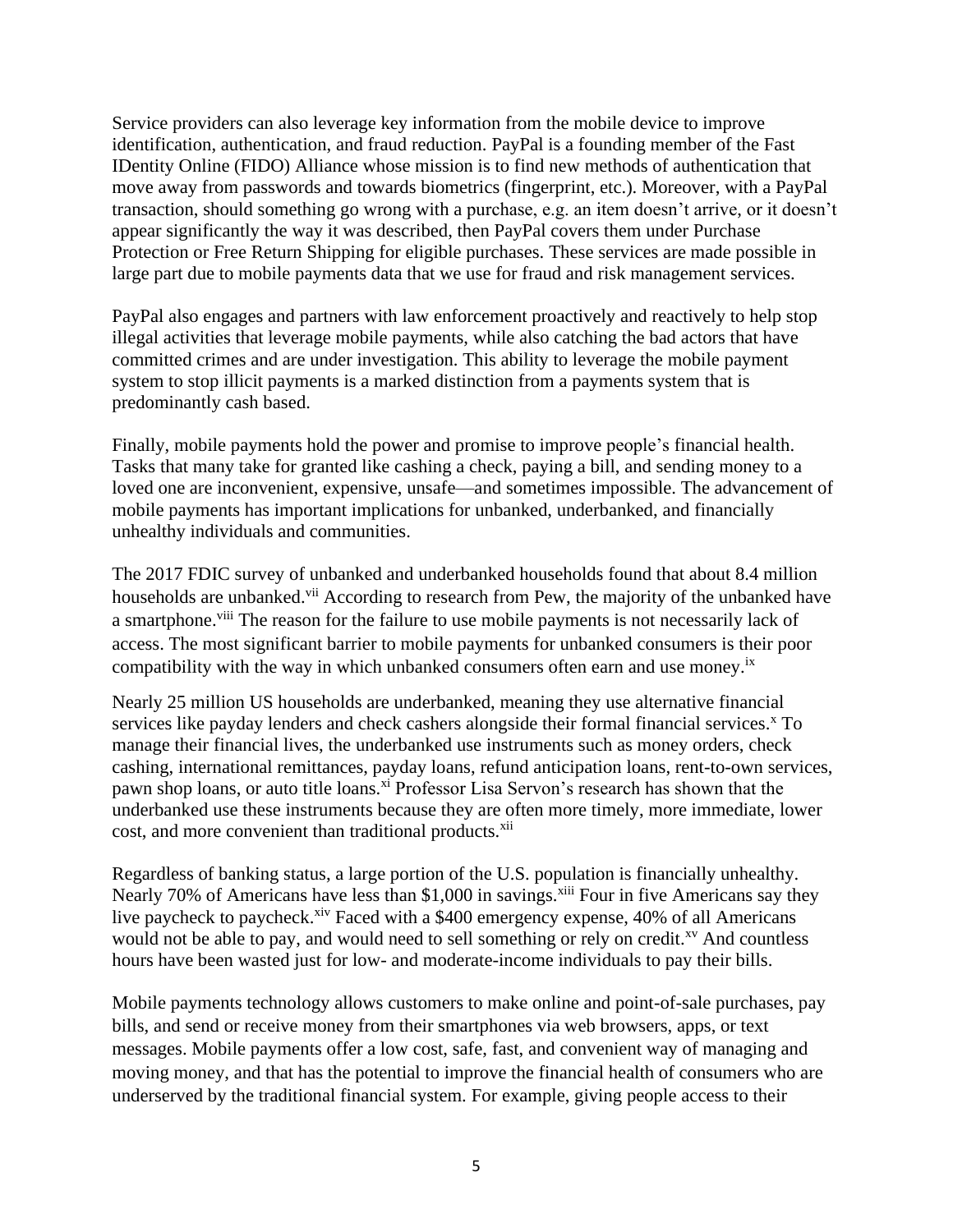money instantly via mobile can actually help quite a bit in reducing fees and late payments. Access to credit during cash flow challenges is another area where mobile payments can make a big difference. Finally, remittances and P2P payments at a distance can be made far more efficient and lower cost.

Xoom's services potentially benefit more than 44 million foreign-born people in the U.S. who send remittances to family and friends in their home countries.<sup>xvi</sup> Sending money overseas with Xoom/PayPal costs on average less than half the cost of traditional remittances. <sup>xvii</sup> Our analysis suggests that digital remittances are well on the way to achieving the UN Sustainable Development Goal of lowering remittances costs to less than 3%.<sup>xviii</sup> Moreover, mobile payments can greatly reduce the time cost of sending a remittance, which typically takes over 30 minutes on average to send.<sup>xix</sup> When sending a digital remittance through Xoom by depositing money to a bank account, it typically takes less than 3 minutes. That is 27 minutes saved on average every time someone sends a remittance, around 10 days given back to that person over the course of their life, nearly 300 million hours and almost \$5 billion in time-cost in aggregate that could be put to better use.

By harnessing the power of mobility to bring the financial institutions to the consumer, mobile technologies can serve as a tool for improving financial health. Access to institutions and funds, as well as clarity of account information, can disproportionately impact poorer individuals. By offering a more convenient and less expensive way for managing and moving money, without the constraints of geography and hours, mobile technologies like digital wallets and person-toperson (P2P) payments can help the underbanked take more control of their financial lives.<sup>xx</sup> For example, consumers can easily utilize different payment options, which is important for managing costs at the margins. Moreover, one of the features of mobile payments is automatically tracking and displaying a clear record of how a user is spending money, thereby enabling better decision-making.

There is also an opportunity for mobile payments to form a baseline architecture upon which other value-added financial services can be offered in an innovative and prudent manner. PayPal has built successful products and partnerships for peer-to-peer, remittances, credit, savings goals and wealth management. PayPal has partnered with several players to provide U.S. consumers with access to affordable and convenient financial solutions for the underserved. The PayPal Cash Mastercard allows unbanked and underbanked customers to pay bills and shop anywhere that Mastercard is accepted without monthly fees. "Direct Deposit" allows customers to load all or part of their paychecks directly into PayPal. "Money Pools" help groups using PayPal to collectively pool funds for shared items or activities. "Goals" help people plan ahead and organize their funds for future spending. Integration with Acorns allows customers to easily transfer funds from their PayPal to their Acorns account and track investment performance. These products leverage technology to lower costs, increase access, enhance security, maximize convenience, and improve financial health of our customers. Because of the proliferation of mobile technology and the digitization of financial transactions, we have entered into a period where financial services can be transformed at an unprecedented pace and scale.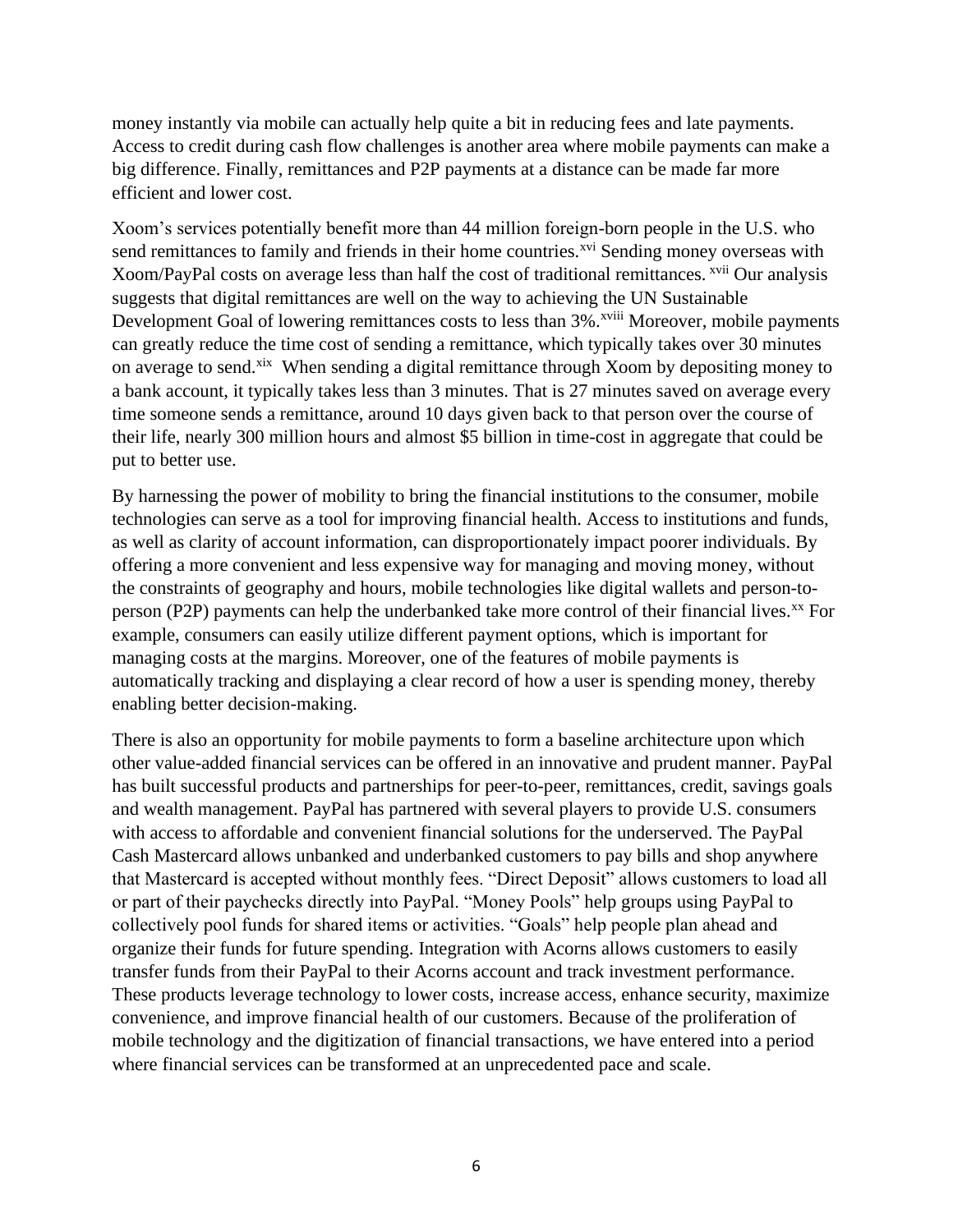Digital payments are not made in silos. Partnerships across the industry, platforms and networks serve as electronic paths and highways that connect customers in ways that benefit them. For example, our partnership with Citi allows institutional clients of Citi to make payments into their customers' PayPal digital wallets. Also, we partner with Visa for a more seamless payment experience for Visa cardholders and will offer greater choice for how consumers pay with PayPal and Venmo wallets. And we count several major technology companies as partners.

In order to modernize and make inclusive the mobile payments system, we work together with both traditional financial services and startups to enable businesses and consumers to benefit from lower cost and more efficient services. As PayPal has evolved, our biggest shift has come by realizing that payments itself is a trillion-dollar industry and financial services is far bigger; no one company should or will ever own that whole market. Therefore, PayPal has fully embraced an ecosystem partnership strategy. We believe that fintech is not about disruption; it is about value creation for everyone in the expanding digital economy, by enabling consumers, merchants, traditional financial leaders and technology leaders to participate in the global movement to the digital mobile economy. And, we believe that this value creation comes through partnership. While mobile has created completely new avenues and channels to democratize finance, it is only through partnership that we can more fully maximize those opportunities.

# **Cash**

Although use of non-cash payments, including mobile, has been growing in recent years, cash still remains a major portion of the payments ecosystem in the United States. The 5<sup>th</sup> Federal Reserve Diary of Consumer Payment Choice conducted in 2019 found that consumers used cash in 26 percent of transactions. The share of cash use among individuals under 25 years old is the highest of any age group. Cash continues to be used extensively for small-value purchases, representing nearly 50 percent of all payments under \$10, and 42 percent of payments less than \$25. In contrast, cash is used for approximately 10 percent of payments \$25 and higher. $^{xxi}$ 

Cash is a ubiquitous form of payment, but while it may appear costless to transfer, there are high costs associated with cash usage. Sixty-five percent of the unbanked earn less than \$25,000 a year, and these low-income consumers incur additional costs and risks because they lack access to mainstream banking services. For example, 20 percent of unbanked consumers reported having cash lost or stolen.<sup>xxii</sup> A study of low-income Los Angeles area households found that the average unbanked consumer lost the equivalent of nearly two weeks of household expenses when cash was lost or stolen.<sup>xxiii</sup>

Professor Kenneth Rogoff of Harvard University authored a book entitled "The Curse of Cash" in which he documented several costs associated with cash.<sup>xxiv</sup> Cash is deeply implicated in tax evasion, which costs the US federal government some \$500 billion a year in revenue. The drug trade, bribes, human trafficking, and terrorism are all fueled by cash payments. When Mexican drug lord El Chapo was arrested more than \$200 million in cash was found on the premises; the drug trade globally is estimated at \$600 billion. Cash can also be used to facilitate corruption; the scale of bribes is estimated at \$2 trillion annually. Cash is the currency of choice to fund terrorism; the official currency of ISIS is the US dollar and the organization has annual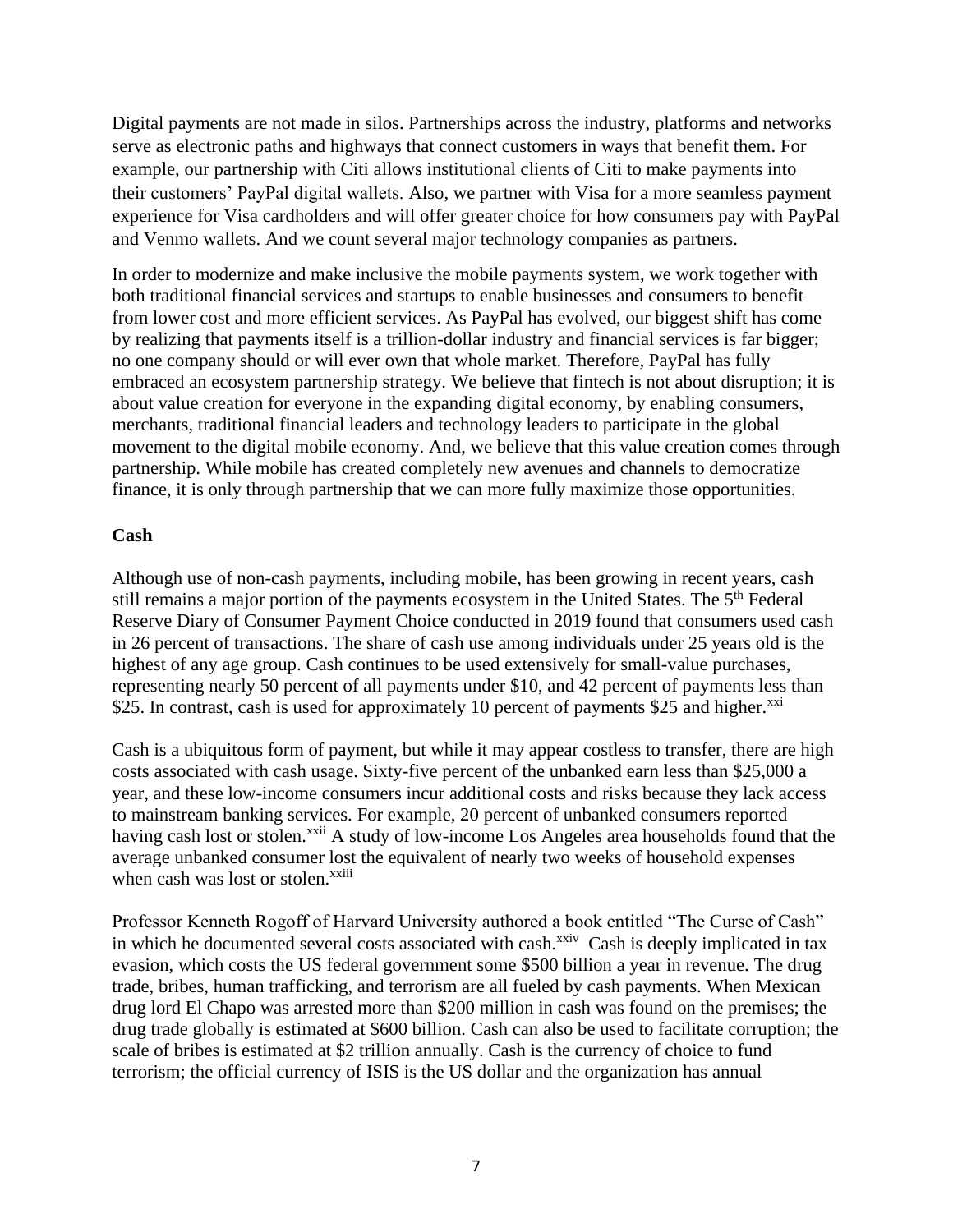expenditures of between \$1 and 2 billion per year. Counterfeiting, though a small problem in the grand scheme, nevertheless exists and results in harm.

Mobile payments present a tremendous opportunity to reduce reliance many of the costs associated with cash. We don't predict the death of cash over the next decade or two and we believe that consumers should have choice in their payment options. We are working diligently to make sure that the value proposition of digital payments vastly exceeds the value proposition of cash for every member of society.

# **The Role of Policy**

To reflect the move towards mobile, payments policy will need to continue to evolve.

We urge policymakers to collaborate with industry to ensure regulation of mobile payments meets the goals of consumer protection, security, and healthy industry innovation. Responsible innovation can and ought to develop with consumer protection, security and safety at the core.

The key is to put in place regulations that are smart and technology-neutral, such that regulations are created based on performance rather than the type of technology. Regulations are most successful if they consider divergent risks posed by new offerings and tailor requirements that are proportionate to the risk being posed. Not every innovation is inherently riskier, and sometimes innovation can lower risks.

Moreover, from the perspective of security, mobile payments may be considered a good tool for reducing reliance on the use of anonymous cash. Mobile payments can aid in reducing Anti-Money Laundering and Combating the Financing of Terrorism (AML/CFT) risks due to improved transaction monitoring and restrictions. Mobile payments can be enabled via effective and proportionate applications of AML/CFT regulatory frameworks.

We also urge policymakers to consider the connection between broadband and mobile broadband deployment and its impact on access to mobile payments for members of the unbanked, underbanked, and financially unhealthy individuals and communities. While many unbanked and underbanked families have access to the Internet, maintaining phone service is often a financial hardship for this population. The unbanked are nearly twice as likely as banked consumers to suspend or cancel their cellphone plans because they were too expensive. Among smartphone owners with limited data plans, nearly half of unbanked consumers reach their data limits most or some months, which indicates a high amount of use. About 7 percent of U.S. consumers rely exclusively on their smartphones for accessing the Internet.<sup>xxv</sup>

Households with incomes under \$30,000 annually, which include about 60 percent of unbanked consumers, are almost twice as likely as the general population to be smartphone- dependent. Unless smartphone owners with limited data plans can access a Wi-Fi network or purchase additional data at an affordable rate, they are unable to use mobile payments technology regularly. As a result, mobile payments use is significantly lower among the unbanked: About 39 percent of unbanked smartphone owners have ever made a purchase, paid bills, or sent or received funds using mobile payments technology compared with 64 percent of banked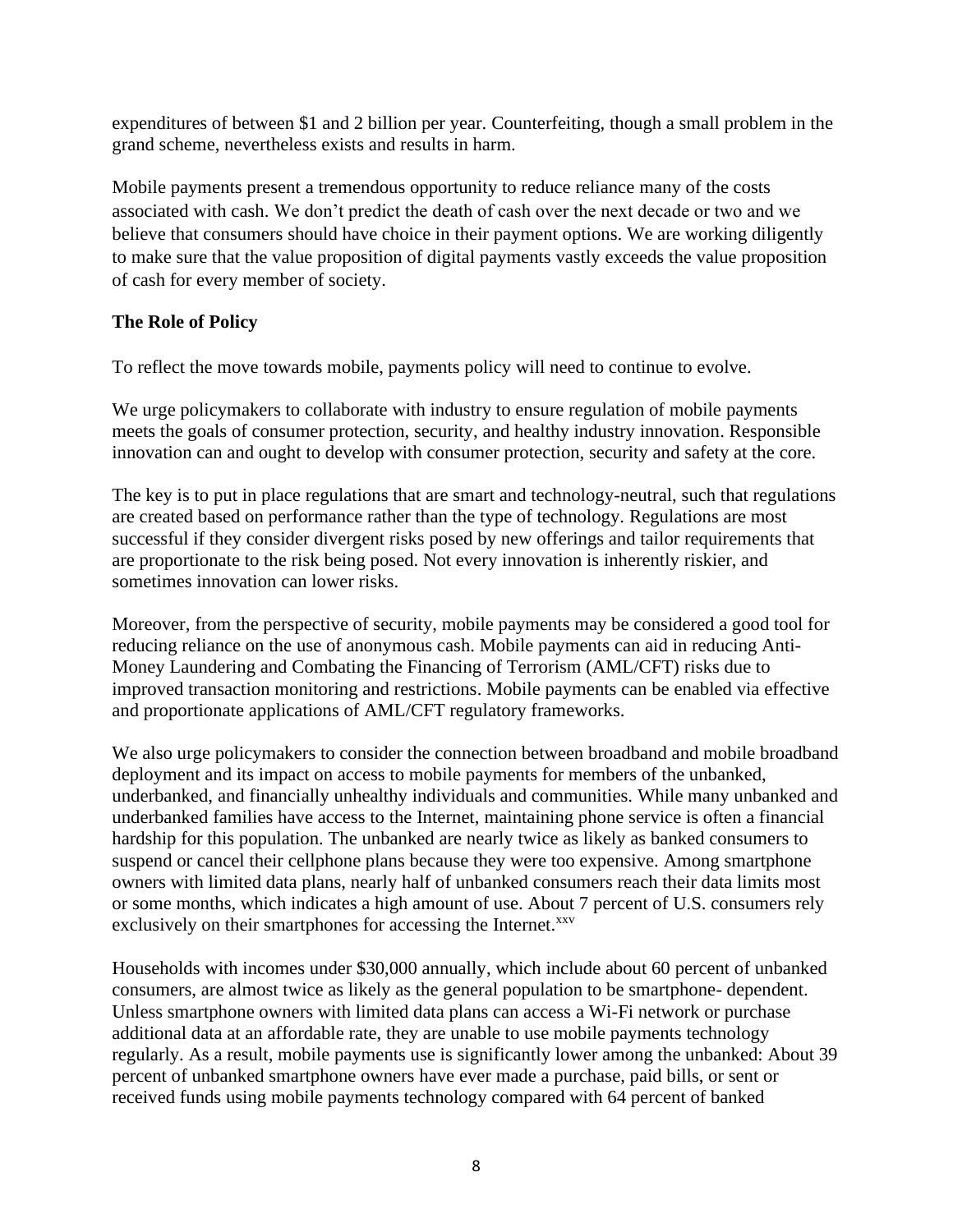smartphone owners.<sup>xxvi</sup> Since a majority of the unbanked population in America has a smartphone, that represents tremendous opportunity to reach out to these unbanked customers through digital tools.

Policy can also play a role in helping to improve the mobile payment use cases for unbanked and underbanked consumers. Government payments can be disbursed directly into electronic formats. Government bill payments can incentivize electronic payment acceptance. Microentrepreneurs in low-income neighborhoods can be incentivized to move towards electronic and mobile payments, which would create a virtuous cycle for consumer adoption of mobile payments. All of these incentives can be created in partnership with the private sector to enable greater reach and a balanced equitable solution set.

### **Conclusion**

Fueled by a fundamental belief that having access to financial services creates opportunity, PayPal is committed to democratizing financial services and empowering people and businesses to join and thrive in the global economy. We believe that individuals, families, small businesses and communities are going to be the economic winners from the continued melding of mobile technology and payments as well as increased competition.

Thank you again for the opportunity to address the Task Force on this important and timely topic. I look forward to answering your questions.